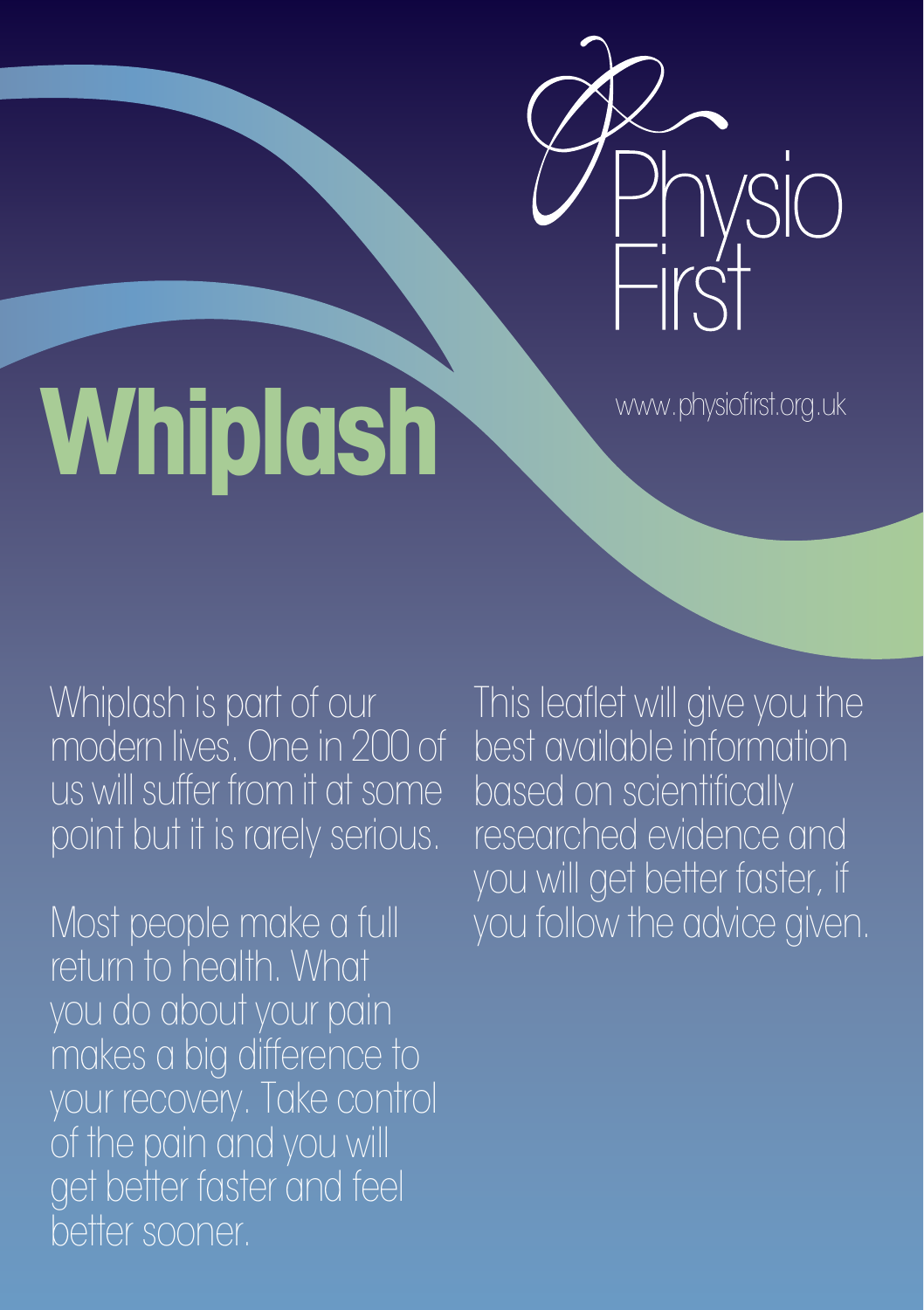Physio First works through helping, teaching and guiding you, to help yourself to health.

# What is whiplash?

Whiplash is an injury to the neck resulting from a sudden thrusting forwards followed by a snapping back of the neck. It may be caused by rear-end or side-impact motor vehicle collisions. The immediate result can be injury to bone or soft tissue. These injuries may then lead to secondary problems (called whiplash associated disorders or WAD) for example, headaches and increased anxiety.

Most whiplashes do very little lasting damage and there is no need for further investigations such as X-rays and scans. They don't help in recovery. The exact reason for your symptoms is often not known, only that nerve endings are being stimulated and your brain interprets these as pain.

- Symptoms can take a few days to come on. This is a good sign; it means the injury was not serious
- Symptoms are a normal reaction to injury of the working parts of your neck. You will recover. It usually takes a few days or weeks for the acute pain to lessen
- Whiplash is a short term problem. Your neck likes movement and, if injured, is able to repair itself. Very few people suffer with long-term symptoms. Some take longer than others to recover and can have problems lasting over 12 weeks.

# Whiplash is rarely serious

However, if you have a violent accident or constant unremitting pain in your neck then go to the Accident and Emergency or see your GP for a check-up. This is especially important if you have:

- Been unconscious
- Headaches, disturbed vision, drowsiness, nausea, vomiting or confusion
- Widespread, odd sensations like pins and needles or weakness
- Severe neck stiffness or odd neck posture
- Problems with balance or walking.

These symptoms may mean that you have WAD so seek advice from your GP or Physiotherapist if you can't get back to normal activities quickly. They can help identify factors that may get in the way of your recovery and can give you advice on what to do.

Read this leaflet carefully. Being informed helps reduce the stress and anxiety associated with whiplash.

Remember hurt does not necessarily mean harm.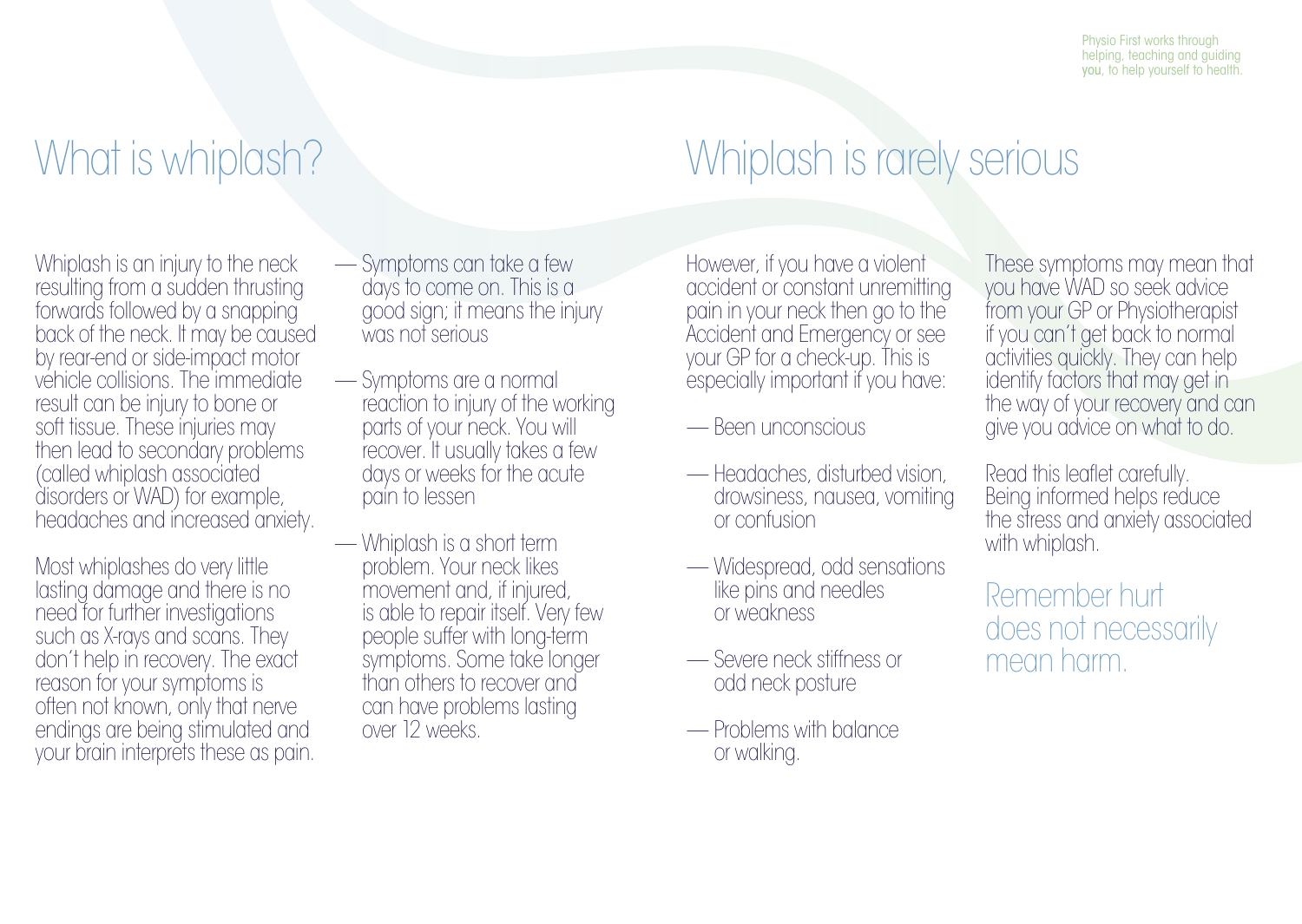### What to do if you have whiplash

#### **Stay active if possible**

Your neck likes movement. Try to keep working and taking part in normal life, it will help you to recover faster. You may need to make temporary changes to how you work; ask for help from your employer.

Your Physiotherapist can advise you on how to get back to work as soon as possible.

#### **Exercise**

Physiotherapists are experts in rehabilitation and can help you with getting moving again. Exercise helps to reduce pain allowing you to get on with life. People respond to exercises differently.

### Your **Physiotherapist** will show you the correct programme of exercises to suit you.

Getting your neck to move and work properly again helps your body to recover naturally. Try to think: movement is good and the sooner you move, the faster you'll get better.

#### **Control the pain**

Use pain killers or antiinflammatories. You will probably have one that works for you or take advice from your GP or Pharmacist.

Regular pain control allows you to move your neck more freely and get better faster. Remember to follow the instructions and precautions given. You may need to take them for a week or two.

A collar may be suggested for pain-relief but should not be used for more than 48 hours. Further use may delay recovery.

#### **Hot or cold**

Use the one you prefer. Local heat can give short term relief or try a cold pack wrapped in a damp towel and leave it on for 15 minutes. Either method helps to reduce pain and muscle spasm.

### How can **Physiotherapy** help?

#### **Advice and education**

Physiotherapists help to teach you self-management skills and guide you back to health. They can advise on different strategies, to reduce pain, increase activity levels and help you cope. They will individualise these exercise programmes to incorporate all aspects of the rehabilitation process, making it as effective as possible.

Your Physiotherapist will provide you with postural advice that may help your sleep.

#### **Manipulation/Mobilisation**

Your Physiotherapist may decide to use mobilising techniques to help restore normal movement to your neck. Manipulation and mobilisation have been shown to help especially when used shortly after the whiplash injury. They still need to be combined with specific exercises to be effective.

#### **Massage and relaxation**

Your Physiotherapist may use massage to reduce pain and lessen tension in the muscles. Relaxation and breathing techniques may also be taught to help reduce stress and anxiety.

#### **Other treatments**

Research is continuing in these areas. Electrotherapy, acupuncture and other treatments have helped. The main point is that if they help to get you moving again, then they will be beneficial.

**Physiotherapists** are experts in rehabilitation.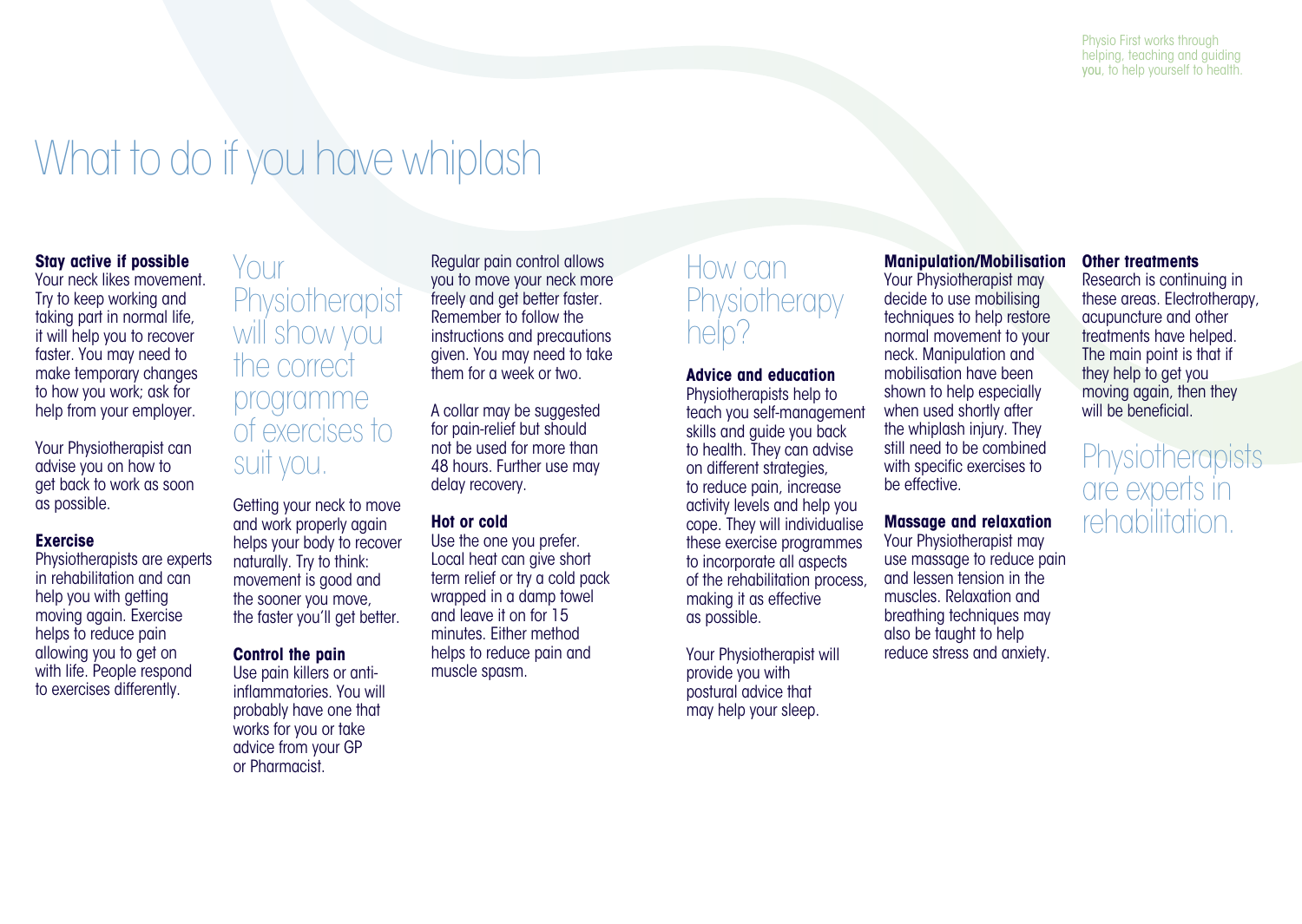# Stopping your pain becoming long-term or chronic

Consulting a Physiotherapist early will minimise the risk of a poor recovery.

Your attitude and the actions you take are the most important factors in preventing long-term problems.

### Try to:

- Remember that your pain is due to nothing serious
- Remember that hurt does not mean harm
- Accept the advice and reassurance that you are given
- Stay active
- Be in charge of your pain and be active in your treatment
- Remain positive.

Try to get back to work as soon as possible. If you are still off work after 3-6 weeks, then this increases the chance of long-term problems.

The day you stop work because of pain gives you a 10% chance of still not being at work in a year's time.

# Remember: help yourself to health

### **How?**

- By reading this leaflet
- Know that you are in charge of your pain
- Get or keep moving
- Control your pain
- Know that you are likely to get better
- Know that pain is an experience and you can influence it.

If you need any further help, speak to your Physiotherapist or GP.